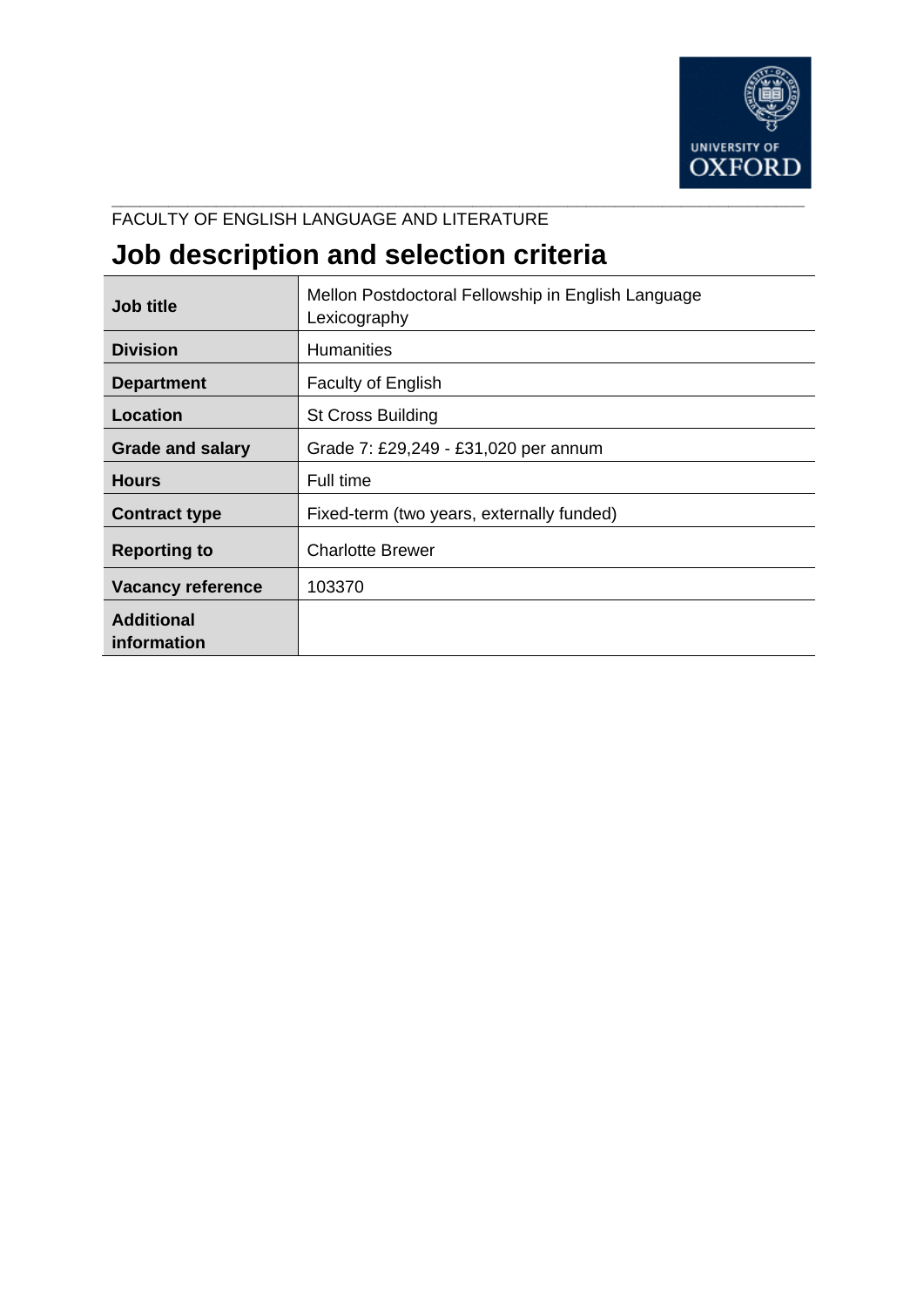# **Introduction**

### **The University**

The University of Oxford is a complex and stimulating organisation, which enjoys an international reputation as a world-class centre of excellence in research and teaching. It employs over 10,000 staff and has a student population of over 21,000.

Most staff are directly appointed and managed by one of the University's 130 departments or other units within a highly devolved operational structure - this includes 5,900 'academicrelated' staff (postgraduate research, computing, senior library, and administrative staff) and 2,820 'support' staff (including clerical, library, technical, and manual staff). There are also over 1,600 academic staff (professors, readers, lecturers), whose appointments are in the main overseen by a combination of broader divisional and local faculty board/departmental structures. Academics are generally all also employed by one of the 38 constituent colleges of the University as well as by the central University itself.

Our annual income in 20010/11 was £919.6m. Oxford is one of Europe's most innovative and entrepreneurial universities: income from external research contracts exceeds £376m p.a., and more than 70 spin-off companies have been created.

For more information please visit [www.ox.ac.uk](http://www.ox.ac.uk/)

### **Humanities Division**

The Humanities Division is one of four academic divisions in the University of Oxford, bringing together the faculties of Classics; English; History; Linguistics, Philology and Phonetics; Medieval and Modern Languages; Music; Oriental Studies; Philosophy; and Theology, as well as the Ruskin School of Drawing and Fine Art. The division has responsibility for over 500 members of academic staff, for over 4,000 undergraduates (more than a third of the total undergraduate population of the University), and for about 1600 postgraduate students.

The Division offers world-class teaching and research, backed by the superb resources of the University's libraries and museums. Oxford's extraordinary resources facilitate research at the very highest level. The Bodleian Library, one of the great libraries of the world, has a continuous history reaching back to the late sixteenth century. Its historical collections are outstanding, and as a legal deposit library it can claim a copy of every new title published in the UK. The Bodleian is now second in size only to the British Library. The English Faculty also has its own library with over 100,000 volumes, including important holdings of pre-1800. Every college has its own library, many of which have important holdings of their own (Regent's Park College has notable holdings in manuscripts and printed books related to Dissenting history).Such historic resources are linked to cutting-edge agendas in research and teaching, with an increasing emphasis on interdisciplinary study.

For more information please visit: <http://www.humanities.ox.ac.uk/>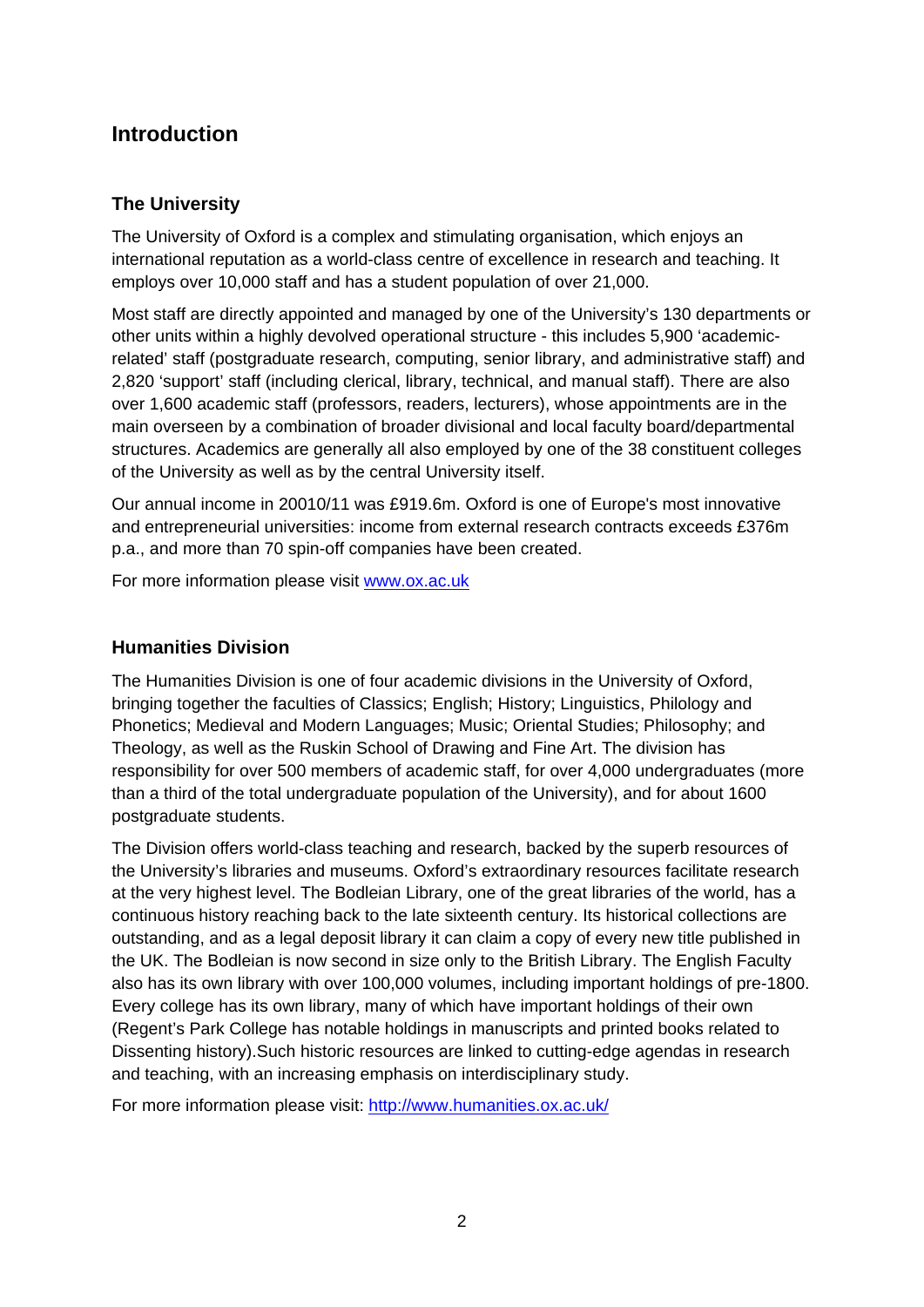### **Faculty of English Language and Literature**

The Faculty of English Language and Literature is by far the largest English Department in the UK, and has a very distinguished research record (awarded the top grade in the last two research assessment exercises). We were voted the top university for English in the *Independent*'s Complete University Guide 2011, and our teaching has been graded 'Excellent' in every Quality Assurance review.

The Faculty currently has 79 permanent members of academic staff, including 9 Professors. This is in addition to a further 80 or so members teaching in the colleges and temporary members of staff. A list of Faculty members and their research interests in available on the website. There are currently approximately 900 undergraduate students (with roughly 260 admitted each year to the single honours school and a further 20 to joint honours school programmes). The Oxford English Faculty has the largest graduate school in the country, with approximately 70 Masters students, with a further 170 graduate research students.

For more information, please visit: [http://www.english.ox.ac.uk](http://www.english.ox.ac.uk/)

### **English Language Lexicography in the University of Oxford**

English Language Lexicography is pursued at two institutions in the University of Oxford: Oxford University Press (OUP), which creates and publishes English Language dictionaries, and the English Faculty, under whose auspices the subject is researched and taught.

OUP is a world leader in English dictionary-making, with a global reputation for the quality of the numerous dictionaries it produces, and an impressive record of technical and scholarly innovation. It is the home of the Oxford English Dictionary (OED), one of the world's greatest works of historical lexicographical scholarship, which is currently in the process of undergoing its first full revision since the original edition was completed in the early  $20<sup>th</sup>$ century, as well as of dictionaries of current English, such as the Oxford Dictionary of English, which are at the forefront of modern lexicographical methods and language research. The Fellow will be able to observe the dictionary-making process directly, consult the experienced lexicographers involved in it, and—if suitably qualified—make some contribution to it. S/he would also have access to the archive which is maintained at OUP, as well as relevant documents held in the Bodleian.

There are strong formal and informal links between OUP's dictionary division and the English Faculty, and a number of senior Faculty post-holders research the history, structure and use of the English language (e.g. Professors Deborah Cameron, Charlotte Brewer, Simon Horobin, Lynda Mugglestone and Suzanne Romaine). Brewer and Mugglestone in particular have extensive publication records in lexicography, especially on the OED but also on Johnson's Dictionary, including books, articles and a website (Brewer's Examining the OED at [http://oed.hertford.ox.ac.uk/main,](http://oed.hertford.ox.ac.uk/main) which provides valuable resources for scholarly work on the dictionary).

Lexicography is a prominent feature of the English Language MSt which the Faculty is introducing from October 2012. English Language will be part of the compulsory first year undergraduate syllabus from that date, while lexicography and other English Language topics are taught as third-year undergraduate options. The Fellow will be encouraged to work in collaboration with existing staff on both research and teaching projects.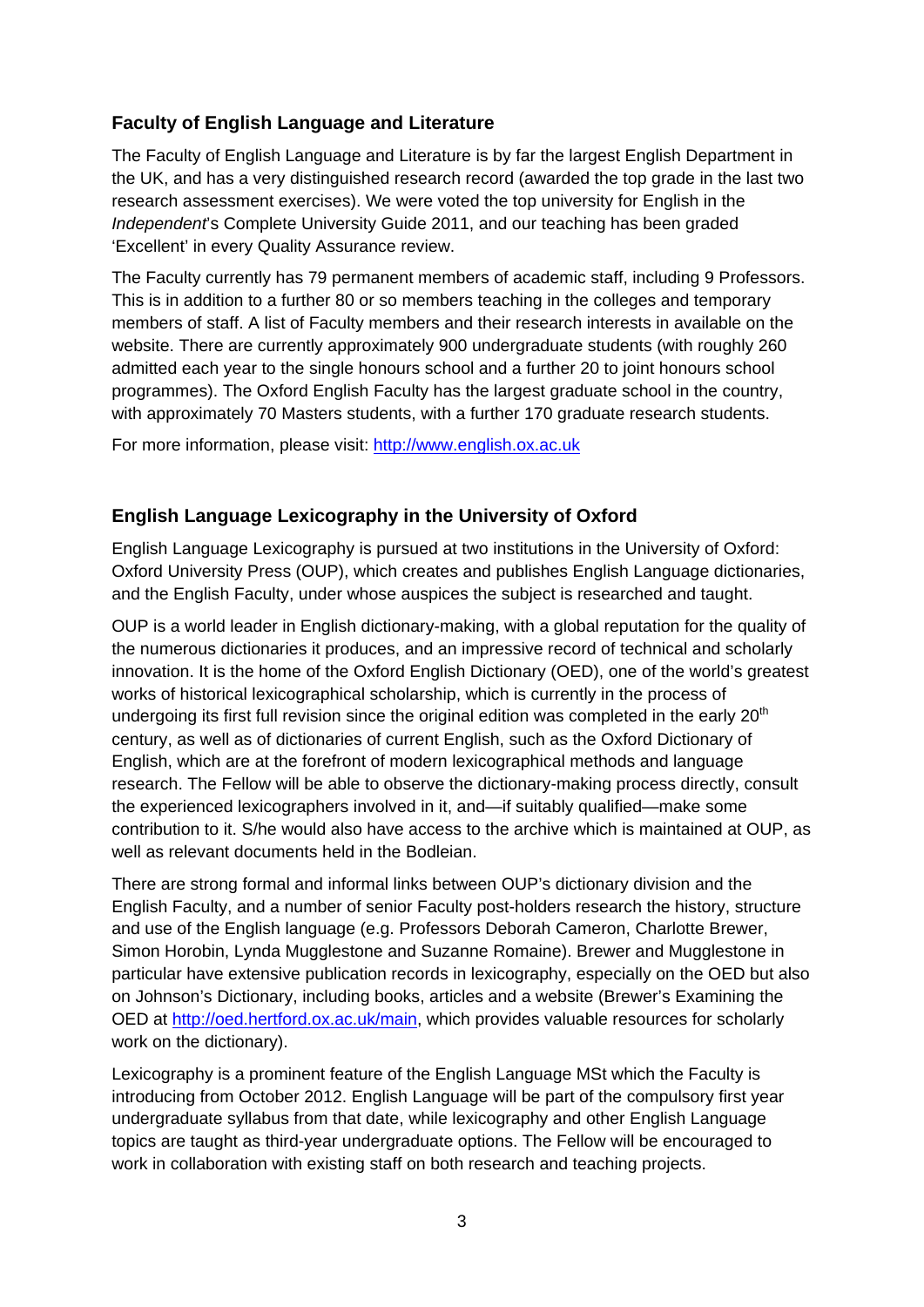### **Hertford College**

Hertford College is centrally located in the heart of Oxford, directly opposite the Bodleian Library. The Fellowship, which has responsibility for the governance of the College, currently numbers about forty fellows, including Professor Charlotte Brewer. It is home to roughly 650 students, two-thirds of whom are undergraduates. Both graduates and undergraduates are drawn from a range of disciplines across the Humanities, Sciences and Social Sciences. The College has a reputation for being both progressive and friendly. For example, it was one of the first Colleges to go mixed, and the ratio of female students to male remains comparatively high. It has championed access for students from schools that have not traditionally encouraged Oxford applications. It is also an academically high achieving College, 5th in the Norrington table (based on undergraduate performance in Finals exams) in 2011.

Full information about the College is available on the College website: [www.hertford.ox.ac.uk.](http://www.hertford.ox.ac.uk/)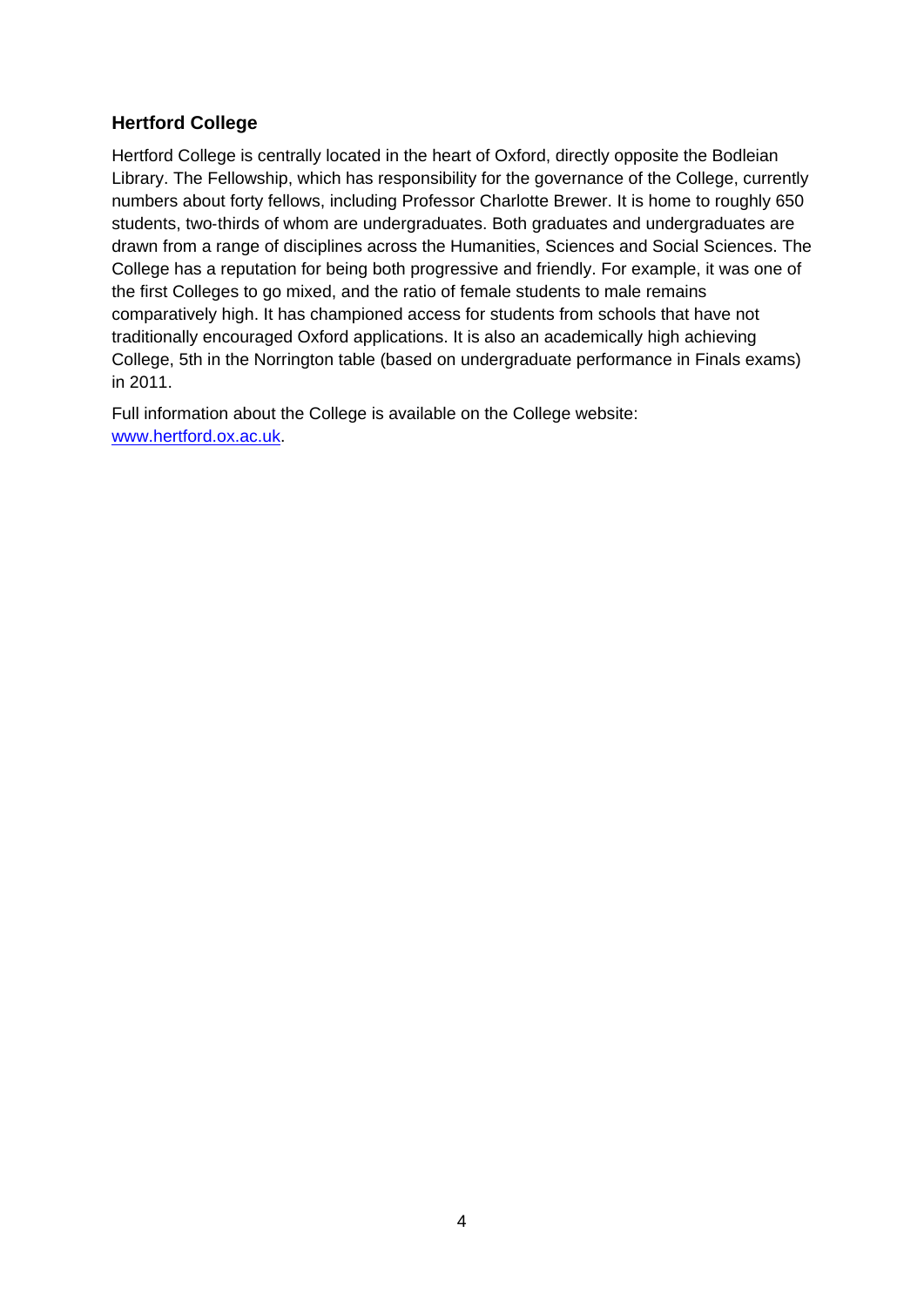# **Summary of the Mellon Postdoctoral Fellowship scheme**

The Mellon postdoctoral fellowships are funded by the Andrew W. Mellon Foundation as part of a wider Oxford University initiative which is designed:

- to provide an intensive and supported career development opportunity for outstanding academics at an early stage of their career;
- to recruit the very best of the next generation of potential academics;
- to promote equality of opportunity by helping to create a more diverse pool of potential candidates for future academic posts at Oxford.

The University will especially welcome applications from women and ethnic minorities, who are under-represented among its academic staff (section 38 of the Sex Discrimination Act 1975 and section 48 of the Race Relations Act 1976 apply).

The Mellon Postdoctoral Fellow in English Language Lexicography will:

- take up appointment between 1 September 2012 and 1 January 2013;
- receive a salary in the range (as at 1 January 2012) of £29,099 £30,870;
- be able to develop expertise in both research and teaching;
- have an academic mentor as well as a personalised career and professional development package, including the opportunity to undertake the University's postgraduate diploma in learning and teaching; and
- have associate membership of Hertford College with full Senior Common Room rights.

The successful applicant will pursue a research project in English Language Lexicography (i.e. the academic study of dictionary-making—the practice, its products, their histories and their relationship to their cultural contexts) under the mentorship of Charlotte Brewer in the Faculty of English. The proposed research project may be in any topic in English Language Lexicography, but applications are particularly encouraged in areas relating to the OED, in dictionaries of current English, and in related areas of language technology such as language corpora.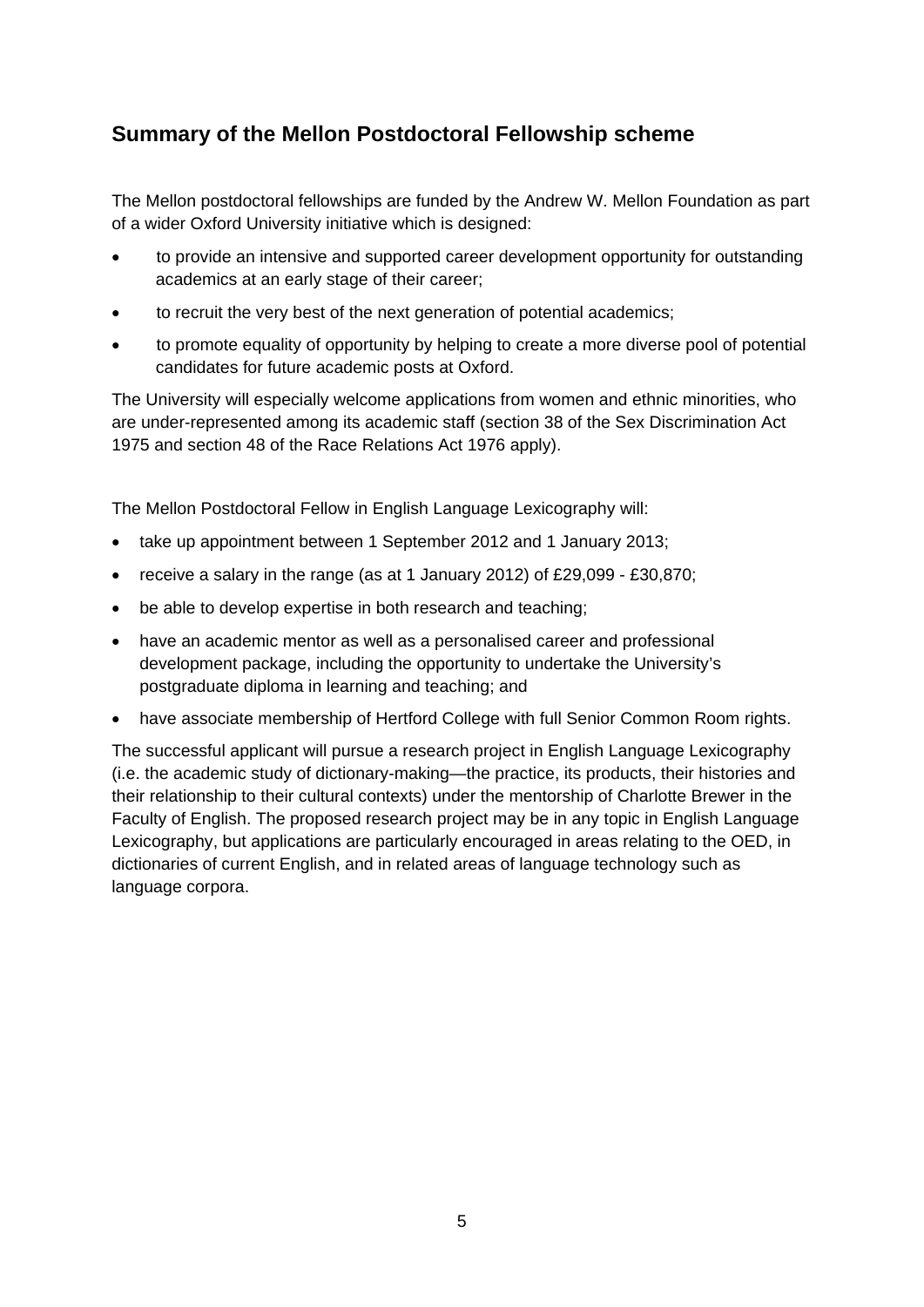# **Job description**

A two-year research and teaching appointment in English Language Lexicography from September 2012 or as soon as possible thereafter for an outstanding academic at an early stage of his or her career.

*Applications from women and ethnic minorities, who are under-represented in academic posts at Oxford, are particularly welcome.* 

#### **Overview**

The Mellon Postdoctoral Fellowships are designed to give their holders supported experience in a broad range of academic duties.

The scheme aims to find some of the ablest and most promising academics, at the stage at which they have completed their doctorates and are starting out on a second research theme, and to equip them for an academic career. We expect the scheme to produce a group of talented academics equipped with the necessary teaching and research skills and experience to be prime candidates for appointment to tenured, or tenure-track, posts at top universities.

#### *Professional and career development*

Each Mellon Postdoctoral Fellow will have an academic mentor who will discuss work-inprogress and support the individual in making effective use of the scheme to plan for an academic career.

Mellon Postdoctoral Fellows are offered a carefully tailored package of professional development. Soon after taking up their appointment, individuals will have the opportunity to meet with a professional development adviser from the University's Oxford Learning Institute. The Learning Institute has a well-developed programme of courses for academic and research staff and fellows will have access to these. Mellon Postdoctoral Fellows are eligible to take the Diploma in Learning and Teaching in HE subject to an application once in post (see http://www.learning.ox.ac.uk/).

The Humanities Division has a full-time training officer who coordinates a range of training opportunities, including teaching-training and events designed to enhance academic and transferable skills. More information is available at

[http://www.humanities.ox.ac.uk/training\\_and\\_support](http://www.humanities.ox.ac.uk/training_and_support). Mellon Postdoctoral Fellows will also have access to career development advice via the University Careers Service, including one-to-one sessions with a careers adviser specialising in the career needs of academic and research staff, career planning and interview skills workshops, and access to information resources.

Each Fellow will be entitled to research support funds, up to £4,000 a year, to facilitate their research development. The uses to which this can be put will be intentionally open, but could include visits to overseas libraries, or attendance at international conferences.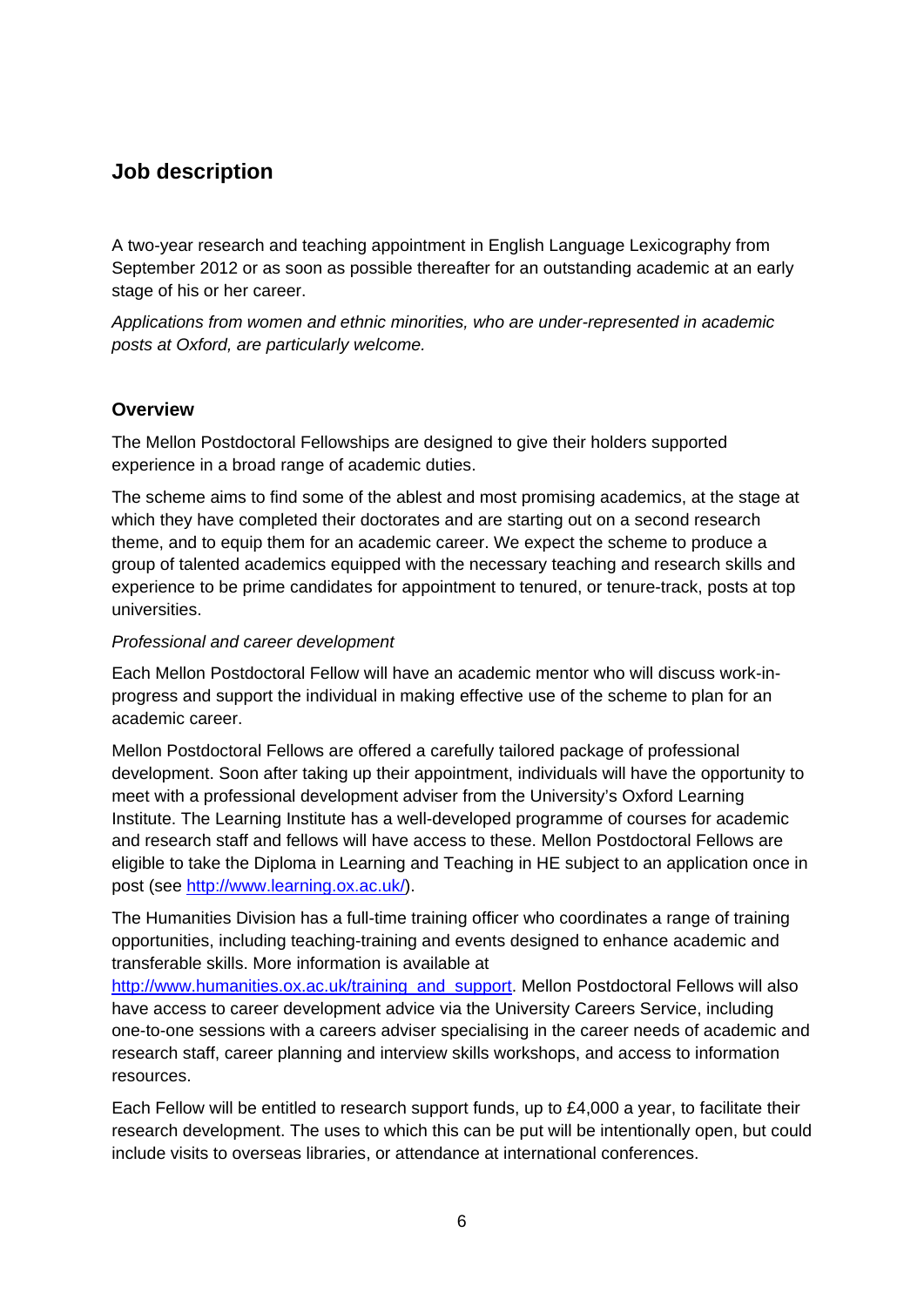### **Responsibilities/duties**

1. To produce significant publication(s) in a field that is not a derivative of the Fellow's doctoral work;

2. To teach for an average of 2-3 hours per week (with a maximum of 6 hours per week) across the two years of the fellowship.

In more detail the teaching (under the auspices of the English Faculty) will involve:

- seminars on Lexicography and related areas for graduates studying the English Language MSt
- seminars and tutorials for undergraduates studying English Language subjects.

# **Selection criteria**

To be eligible for the Mellon Fellowship scheme, candidates will:

- 1. at the time of taking up the appointment, hold a masters degree and *either* have completed a PhD *or* for candidates in national education systems where the PhD does not apply, be a candidate for the appropriate doctoral examination;
- 2. be at an early stage of an academic career, and if holding a doctorate have completed it not longer than in the previous four years from 1 October 2012 (excluding justified career breaks);
- 3. be aspiring to a substantive academic appointment and have career development needs which could reasonably be met by the scheme.
- 4. normally have at least one peer-reviewed publication either published or in press.

#### **Candidates who already hold a permanent academic appointment will not be considered.**

To be successful, candidates will also need to demonstrate that they meet the following essential selection criteria:

- 5. be working on, or proposing to work on, a new line of research that is not derivative of their PhD thesis;
- 6. show outstanding promise in their field;
- 7. have an informed interest in the full range of academic duties and in progressing to an academic post; and
- 8. have a commitment to their own professional development.

### **Working at the University of Oxford**

For further information about working at Oxford, please see:

[http://www.ox.ac.uk/about\\_the\\_university/jobs/research/](http://www.ox.ac.uk/about_the_university/jobs/research/)